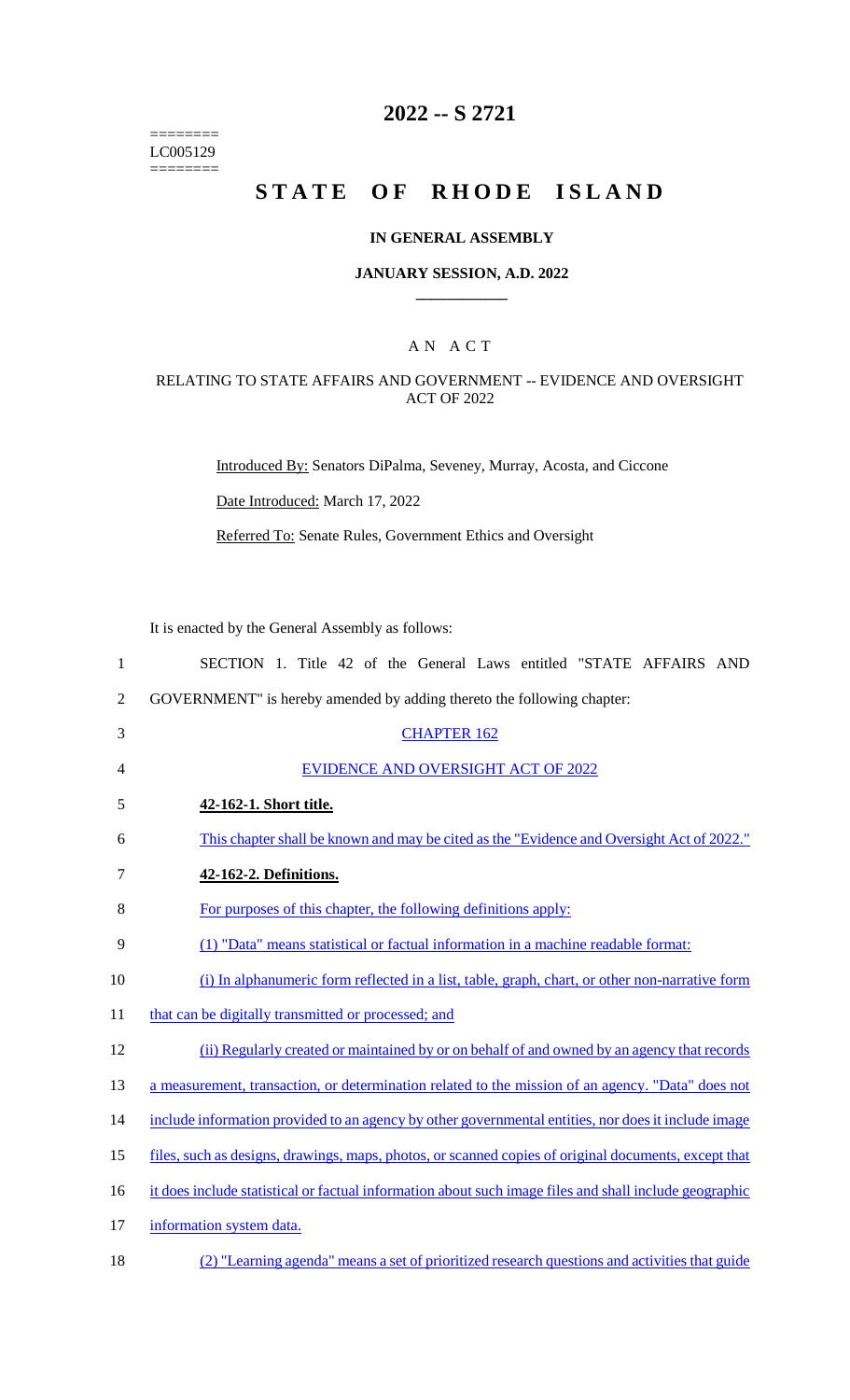- 1 an agency's evidence-building and decision making practices.
- 2 (3) "Open operating standard" means a technical standard developed and maintained by a
- 3 voluntary consensus standards body that is available to the public without royalty or fee.
- 4 (4) "Public data" means all data that is collected by any unit of state or local government
- 5 in pursuance of that entity's official responsibilities. "Public data" does not include information to
- 6 which an agency may deny access pursuant to any provision of a federal, state, or local law, rule,
- 7 or regulation, including, but not limited to, an access to public records request pursuant to chapter
- 8 2 of title 38 ("access to public records").
- 9 **42-162-3. RI open data.**
- 10 (a) There is hereby established an open operating standard, to be known as "RI open data",
- 11 for the State of Rhode Island. Under this open operating standard, each agency of state government
- 12 shall make available public data sets in a usable and accessible manner. Any unit of local
- 13 government may adopt the state standard for itself.
- 14 (b) To implement this chapter, the department of administration may establish rules,
- 15 policies, standards, and guidance as required.
- 16 (c) Public data sets that are made available on the Internet by agencies shall be accessible
- 17 through a single web portal that shall appear at "data.ri.gov." The purpose of the portal is to provide
- 18 state public data in a usable and accessible manner that enables:
- 19 (1) Transparency into state spending;
- 20 (2) Analysts and researchers to generate evidence into the effectiveness of government
- 21 programs; and
- 22 (3) Economic development by displaying hard to access information about the state and
- 23 government operations.
- 24 (d) If an agency cannot make all such public data sets available on the single web portal, 25 the agency shall annually report to the office of digital excellence and the auditor general the public 26 data set or sets it is unable to make available, the reasons why it cannot do so, and the date by which 27 the agency expects those data sets to be available on the single web portal. The auditor general shall
- 28 annually audit the reasonableness of these reports and report findings to the house and senate
- 29 oversight committees. The office of digital excellence shall ensure the reports are posted on
- 30 data.ri.gov and annually updated.
- 31 (e) Data.ri.gov shall include data from current data portals, including, but not limited to,
- 32 the municipal finance transparency portal, COVID-19 transparency portal, the State of Rhode
- 33 Island transparency portal, the DataSpark DataHub, and the executive office of health and human
- 34 services ecosystem. It shall also include, but not be limited to, data on: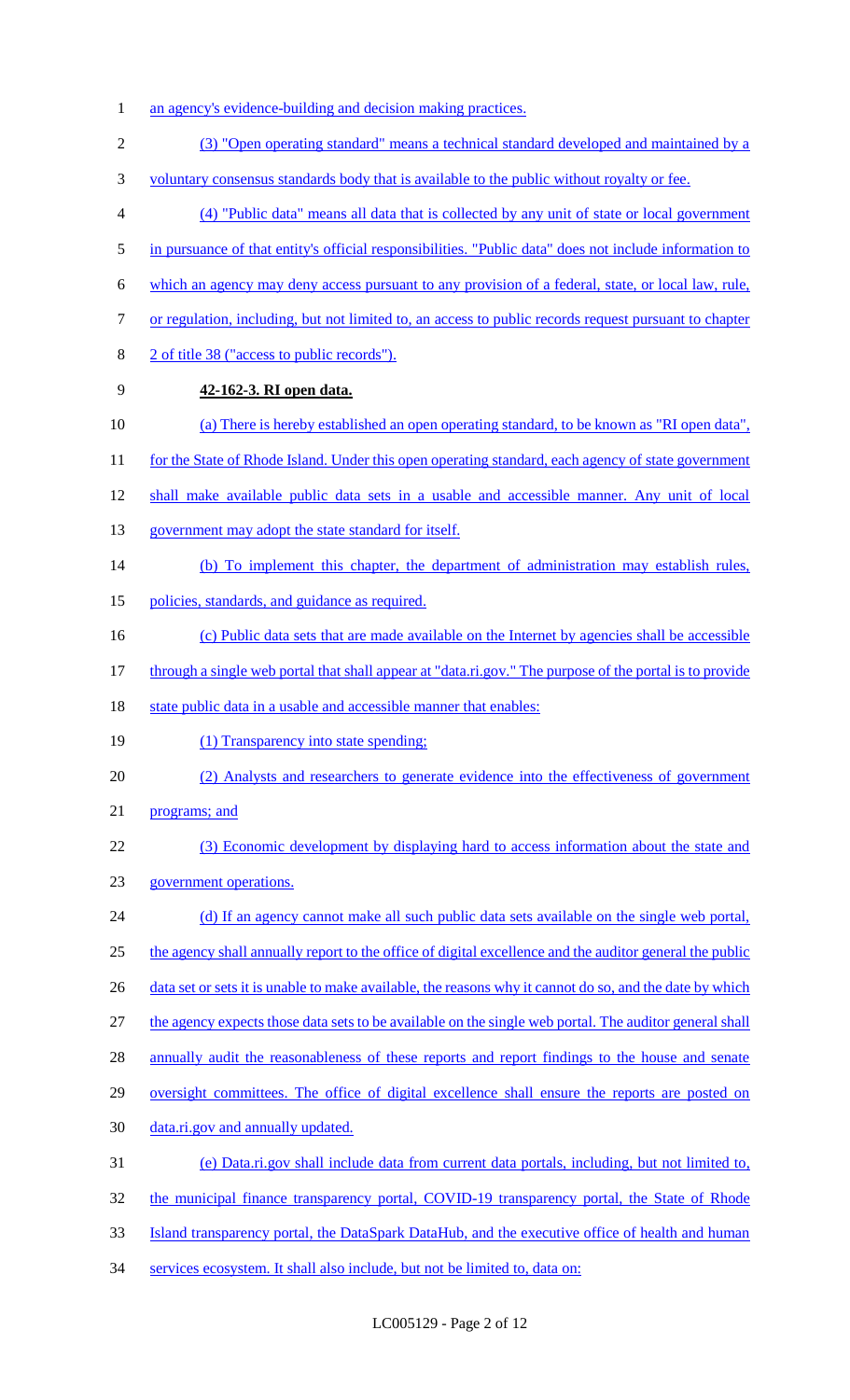| $\mathbf{1}$   | (1) Programmatic transactions over time;                                                              |
|----------------|-------------------------------------------------------------------------------------------------------|
| $\overline{2}$ | (2) State property;                                                                                   |
| 3              | (3) Geographic information; and                                                                       |
| 4              | (4) State spending.                                                                                   |
| 5              | (f) Federal stimulus spending transparency and impacts of programmatic changes due to                 |
| 6              | federal stimulus spending. This public data shall be prioritized for posting as data.ri.gov begins.   |
| $\tau$         | (g) Public data sets shall be made available in accordance with technical standards                   |
| 8              | published by the office of digital excellence. The technical standards shall be determined in         |
| 9              | consultation with the subject matter experts including, but not limited to, state agencies and        |
| 10             | representatives of units of local government, not-for-profit organizations specializing in public     |
| 11             | data, and the academic community.                                                                     |
| 12             | (1) Public data sets shall be provided in a format that permits public notification of all            |
| 13             | updates whenever possible.                                                                            |
| 14             | (2) Public data sets shall be updated as often as is necessary to preserve the integrity and          |
| 15             | usefulness of the data sets, to the extent that the agency regularly maintains or updates the public  |
| 16             | data set.                                                                                             |
| 17             | (3) Public data sets shall be made available without any registration requirement, license            |
| 18             | requirement, or restrictions on their use; provided that, the agency may require a third party        |
| 19             | providing to the public any public data set, or application utilizing such data set, to explicitly    |
| 20             | identify the source and version of the public data set and a description of any modifications made    |
| 21             | to such public data set. Registration requirements, license requirements, or restrictions as used in  |
| 22             | this section shall not include measures designed or required to ensure access to public data sets, to |
| 23             | protect the single website housing public data sets from unlawful abuse or attempts to damage or      |
| 24             | impair use of the website, or to analyze the types of data being used to improve service delivery.    |
| 25             | (4) Public data sets shall be accessible to external search capabilities.                             |
| 26             | (h) Agencies are expected to continually improve program performance by applying                      |
| 27             | existing evidence of what works, generating new knowledge, and using experimentation and              |
| 28             | innovation to test new approaches to program delivery. The plan for this work shall be embedded       |
| 29             | in the agencies' learning agenda and shall be developed using state data and outside research.        |
| 30             | (i) Within one hundred eighty (180) days of the effective date of this chapter, the office of         |
| 31             | digital excellence shall prepare and publish a technical standards manual for the publishing of       |
| 32             | public data sets in raw or unprocessed form through a single web portal by state agencies for the     |
| 33             | purpose of making public data available to the greatest number of users and for the greatest number   |
| 34             | of applications and shall, whenever practicable, use open standards for web publishing and e-         |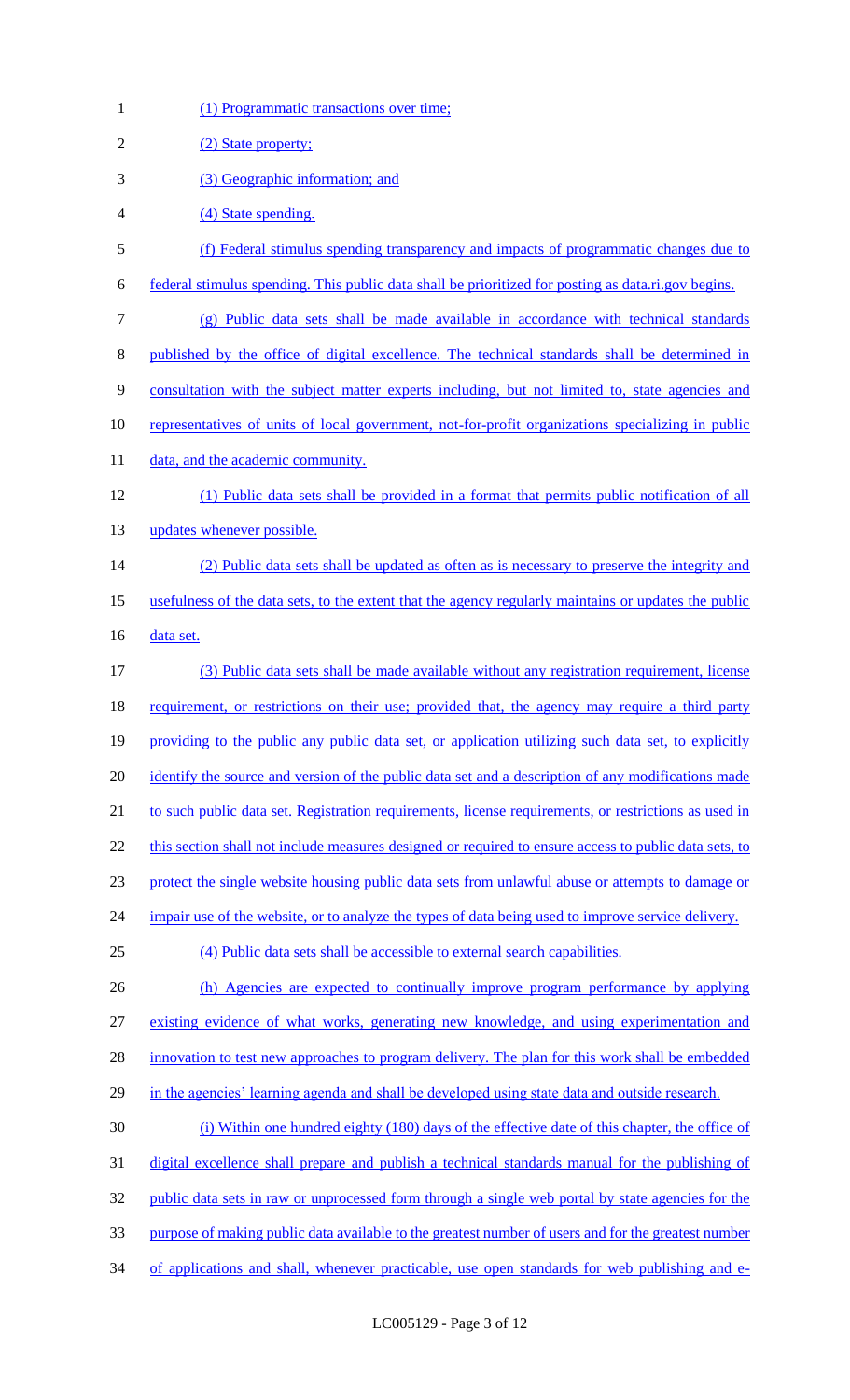1 government.

| $\mathbf{2}$     | (i) Within one hundred twenty (120) days of the effective date of this chapter, each state           |
|------------------|------------------------------------------------------------------------------------------------------|
| 3                | agency shall submit a compliance plan to the office of digital excellence and shall make such plan   |
| $\overline{4}$   | available to the public on the data.ri.gov web portal. Each state agency shall collaborate with the  |
| 5                | office of digital excellence in formulating its plan. Each plan shall be updated annually as part of |
| 6                | the performance plans required in § 35-3-4. The plan shall include:                                  |
| $\boldsymbol{7}$ | (1) A summary description of public data sets under the control of each state agency on or           |
| $8\,$            | after the effective date of this chapter;                                                            |
| 9                | (2) A prioritization of the public data sets for inclusion on the single web portal;                 |
| 10               | (3) A description of how the public data sets will be made compliant with the standards              |
| 11               | provided for by the office of digital excellence and this chapter; and                               |
| 12               | (4) A description of the agency's learning agenda.                                                   |
| 13               | (k) For purposes of prioritizing public data sets, state agencies shall consider whether             |
| 14               | information embodied in the public data set:                                                         |
| 15               | (1) Can be used to increase agency accountability and responsiveness;                                |
| 16               | (2) Improves public knowledge of the agency and its operations;                                      |
| 17               | (3) Furthers the mission of the agency;                                                              |
| 18               | (4) Creates economic opportunity;                                                                    |
| 19               | (5) Is received via the online forum for inclusion of particular public data sets; or                |
| 20               | (6) Responds to a need or demand identified by public consultation.                                  |
| 21               | (1) Within one hundred twenty (120) days of the effective date of this chapter, each agency          |
| 22               | shall name an agency data and performance officer to coordinate the requirements of this section     |
| 23               | and §§ 35-3-4 and 35-3-24.1.                                                                         |
| 24               | (m) Within one hundred twenty (120) days of the effective date of this chapter, the chief            |
| 25               | digital officer, with the approval of the director of administration, shall name a state chief data  |
| 26               | officer to coordinate the requirements of this section and §§ 35-3-4 and 35-3-24.1.                  |
| 27               | $(n)$ Within one hundred twenty $(120)$ days of the effective date of this chapter, the governor     |
| 28               | shall name an advisory board for the data.ri.gov state data portal. The board shall have             |
| 29               | representation from higher education research institutions in the state, local government, the       |
| 30               | nonprofit community, and the division of planning, office of management and budget, and office       |
| 31               | of digital excellence within the department of administration. The board shall be chaired by the     |
| 32               | director of administration, or the designee, and be staffed by the state's chief data officer.       |
| 33               | SECTION 2. Section 22-13-4 of the General Laws in Chapter 22-13 entitled "Auditor"                   |

34 General" is hereby amended to read as follows: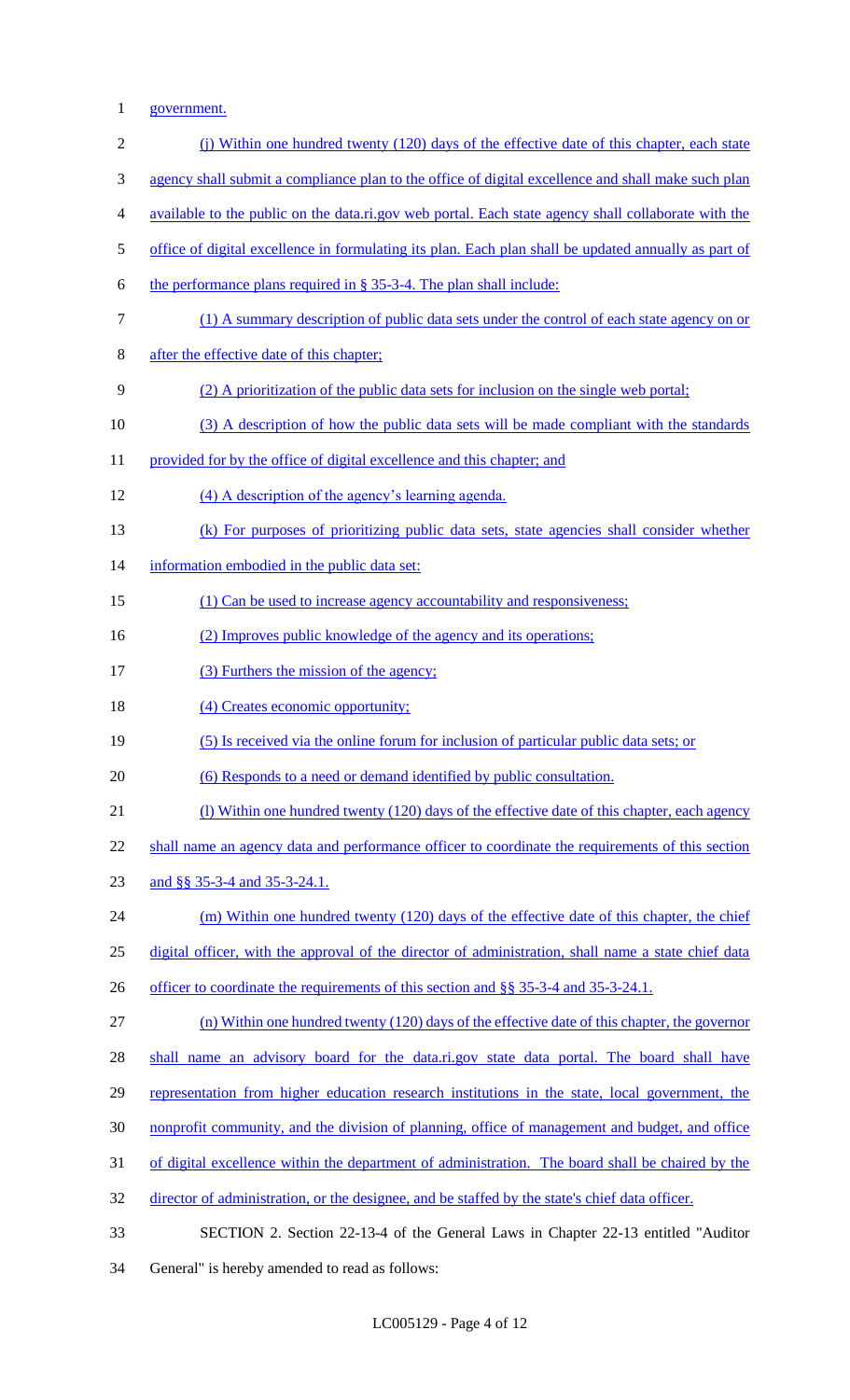#### **22-13-4. Definitions -- Duties of auditor general -- Investigations by committee.**

 (a) The following words and phrases have the following meanings unless a different meaning is required by the context:

 (1) "Performance audit" means an examination of the effectiveness and efficiency of 5 administration and its efficiency and adequacy in terms of the evidence of the degree of public benefit from the program of the state agency authorized by law to be performed. The "performance audit" may also include a review of the agency in terms of compliance with federal and state laws and executive orders relating to equal employment opportunities and the set aside for minority businesses.

## (2) "Performance audit plan" means the plan of performance audits to be undertaken by the 11 auditor general throughout the year.

 $(2)(3)$  "Political subdivision" means a separate agency or unit of local government created or established by law and includes, but is not limited to, the following and the officers of the following: authority, board, branch, bureau, city, commission, council, consolidated government, county, department, district, institution, metropolitan government, municipality, office, officer, public corporation, town, or village.

 (3)(4) "Post-audit" means an audit made at some point after the completion of a transaction or a group of transactions.

 $(4)(5)$  "State agency" means a separate agency or unit of state government created or established by law and includes, but is not limited to, the following and the officers of the following: authority, board, branch, bureau, commission, council, department, division, institution, office, officer, or public corporation, as the case may be, except any agency or unit within the legislative branch of state government.

 (b) The auditor general shall make post-audits and performance audits of public records and perform related duties as prescribed by the committee. He or she shall perform his or her duties independently but under the general policies established by the committee.

 (c)(1) The auditor general shall have the power and duty to make post-audits and performance audits of the accounts and records of all state agencies, including the board of governors for higher education and the board of regents for elementary and secondary education, as defined in this section.

 (2) The auditor general shall have the power, when requested by a majority of the committee, to make post-audits and performance audits of accounts and records of any other public body or political subdivision, or any association or corporation created or established by any general or special law of the general assembly, or any person, association, or corporation to which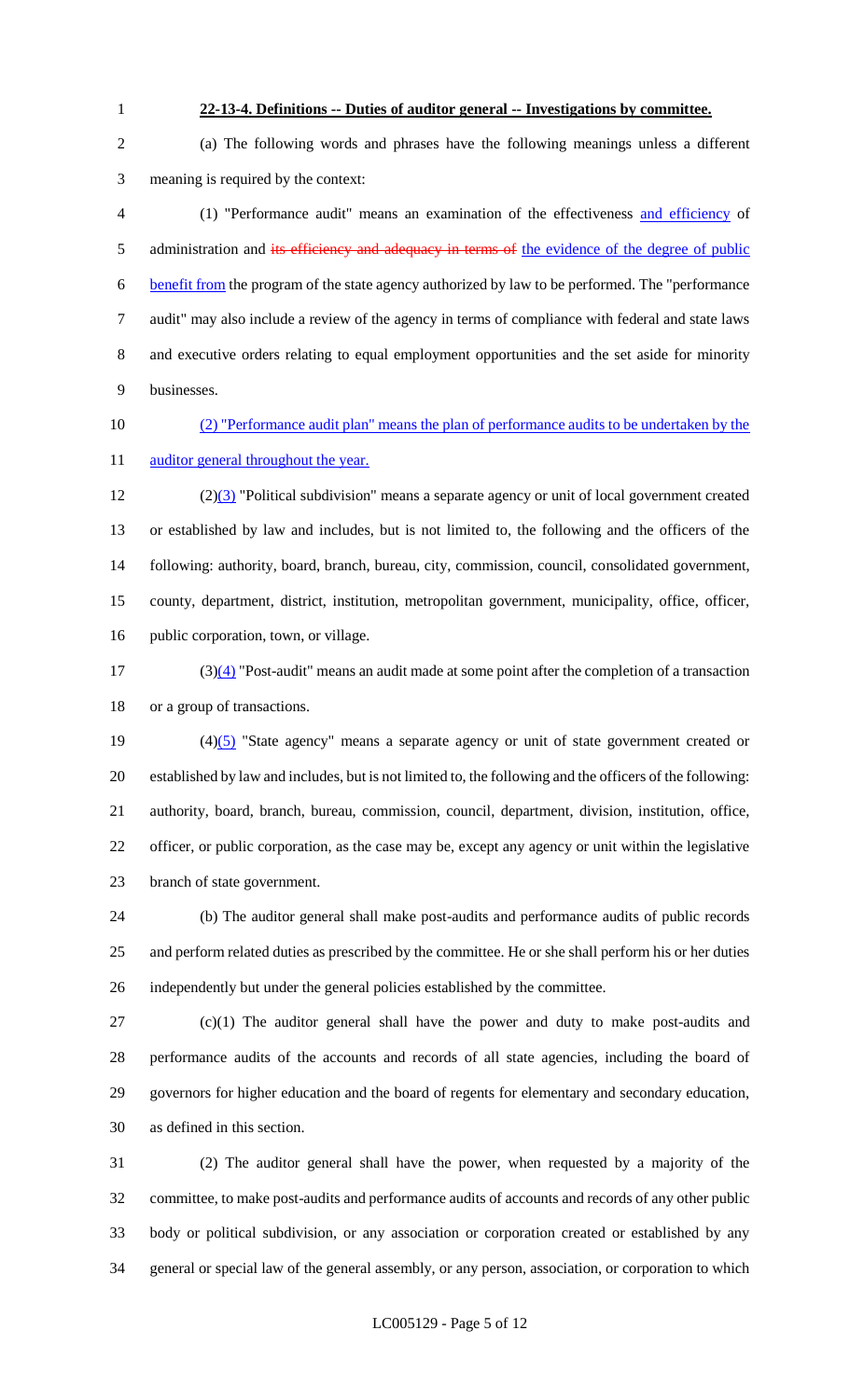monies of the state have been appropriated by the general assembly. Nothing in the subdivision shall be construed to apply to public utilities.

 (3) The auditor general shall establish and publicly post a performance audit plan by January 15 of each year. The plan shall be established with recommendations from the house and 5 senate oversight committees and approval and modification by the committees. The plan should consider the state programs that pose the greatest risk of underperforming and the length of time since the auditor general or another entity has conducted a public performance audit of the program.  $\frac{(3)(4)}{1}$  The auditor general shall perform or have performed annually a complete post-audit of the financial transactions and accounts of the state when approved by the chairperson of the joint committee on legislative services.

 (d) The committee may at any time, without regard to whether the legislature is then in session or out of session, take under investigation any matter within the scope of an audit either completed or then being conducted by the auditor general, and in connection with that investigation may exercise the powers of subpoena vested by law in a standing committee of the legislature.

 (e)(1) The auditor general may, when directed by the committee, designate and direct any auditor employed by him or her to audit any accounts or records within the power of the auditor general to audit. The auditor shall report his or her findings for review by the auditor general, who shall prepare the audit report.

(2) The audit report shall make special mention of:

(i) Any violation of the laws within the scope of the audit; and

 (ii) Any illegal or improper expenditure, any improper accounting procedures, all failures to properly record financial transactions, and all other inaccuracies, irregularities, shortages, and defalcations.

 (3) At the conclusion of the audit, the auditor general or his or her designated representative will conduct an exit conference with the official whose office or department is subject to audit and submit to him or her a draft report which includes a list of findings and recommendations. If an official is not available for the exit conference, delivery of the draft report is presumed to be sufficient notice. The official must submit to the auditor general within sixty (60) days after the receipt of the draft report his or her written reply as to:

(i) Acceptance and plan of implementation of each recommendation;

(ii) Reason(s) for non-acceptance of a recommendation.

 (4) Should the auditor general determine that the written explanation or rebuttal of the official whose office is subject to audit is unsatisfactory, he or she shall, as soon as practicable, report his or her findings to the joint committee on legislative services.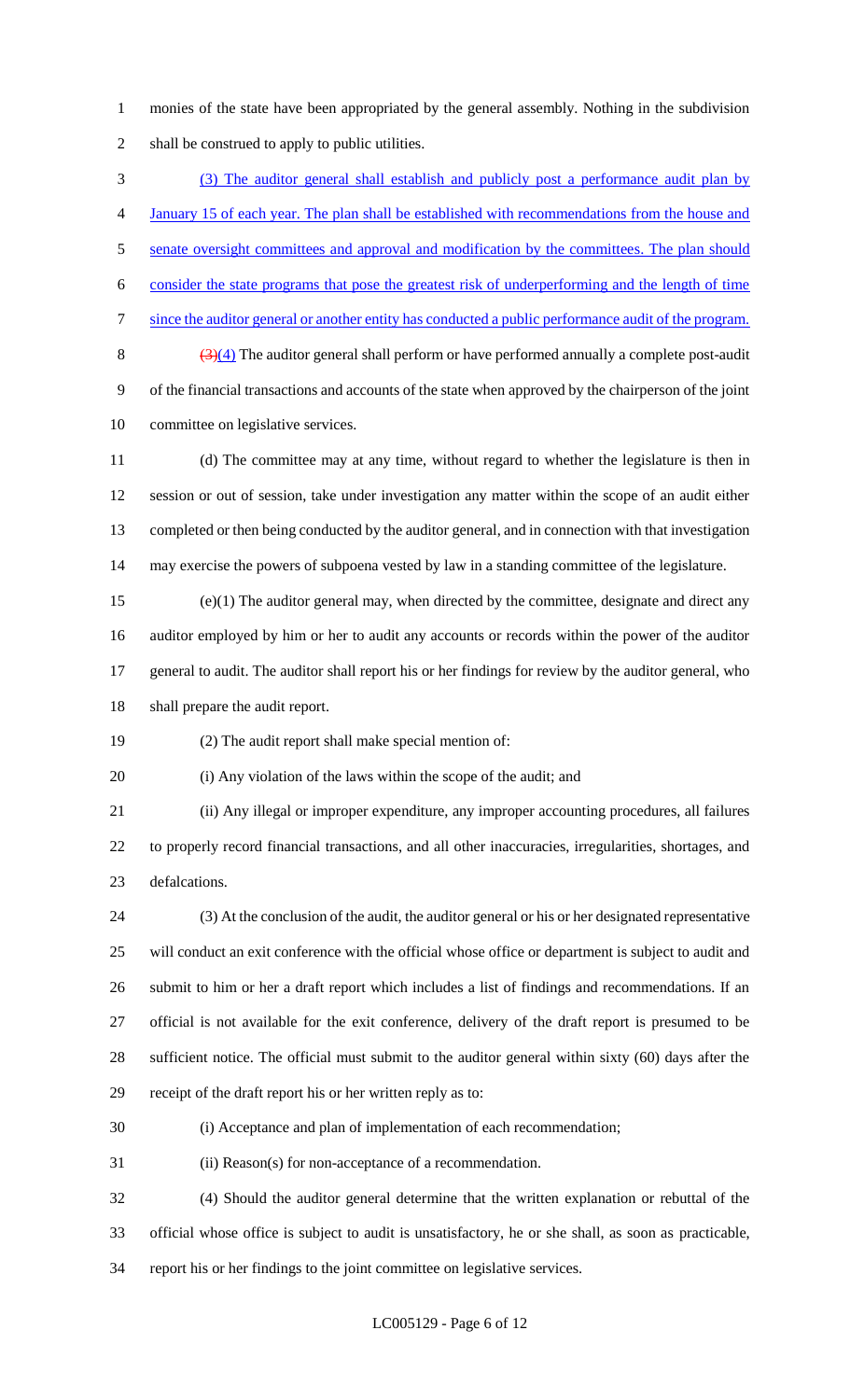(f) A copy of the audit report shall be submitted to each member of the committee.

 (g) If the auditor general discovers any errors, unusual practices, or any other discrepancies in connection with his or her audit or post-audit of a state agency or state officers, the auditor general shall, as soon as practicable, notify in writing the president of the senate and the speaker of the house of representatives, respectively.

 (h) The auditor general shall annually review the capital development program to determine: (1) the status of all projects included in the program; (2) whether the funds are being properly expended for their intended purposes; (3) the completion date or projected completion date of the projects; (4) which projects require professional services and to determine the identity of individuals or firms appointed; and (5) the expended and unexpended funds. This report shall be annually submitted to the general assembly on the first Wednesday in February.

 (i) The auditor general shall supervise, coordinate, and/or conduct investigations and inspections or oversight reviews with the purpose of preventing and detecting fraud, waste, abuse and mismanagement in the expenditure of public funds.

 SECTION 3. Sections 35-3-4 and 35-3-24.1 of the General Laws in Chapter 35-3 entitled "State Budget" are hereby amended to read as follows:

# **35-3-4. Estimates submitted by department heads Estimates and performance plans**

#### **submitted by department heads.**

 (a) On dates determined by the budget officer, but not later than the first day of October in each year, each head of a department of the state government, not including the general assembly or the judiciary, shall assemble, correlate, and revise, with power to increase or decrease, the estimates for expenditures and requests for appropriations for the next ensuing fiscal year of each of the divisions, boards, commissions, officers, bureaus, institutions, or agencies of the state included within his or her department, and, after this revision, shall prepare an itemized departmental estimate of the appropriations necessary to meet the financial needs of the department, including a statement in detail of all moneys for which any general or special appropriation is desired at the ensuing session of the general assembly. The estimate shall be in such form, and in such number of copies, and with such explanation as the budget officer may require, and, on dates determined by the budget officer, but not later than the first day of October in each year, shall be submitted to the governor through the budget officer and to the fiscal advisors of the house and senate.

 (b) The estimates shall also include a supplemental presentation of estimates of expenditures for information resources and information technologies as defined in § 29-8-2 [repealed], regardless of source of financing. The estimate shall include a detailed listing and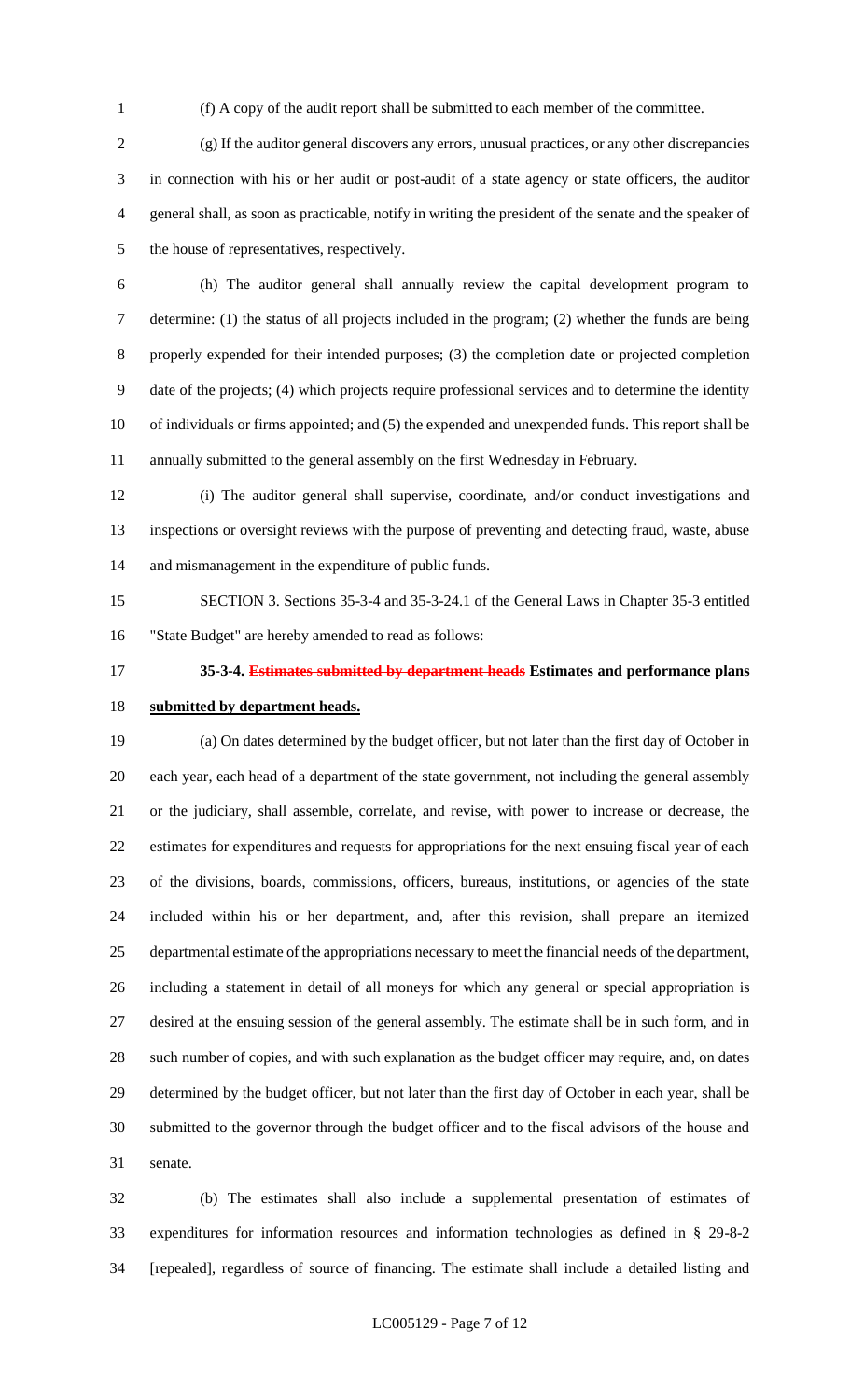explanation of expenses and the source of funds and shall be in such form, and in such number of copies, and with such explanation as the budget officer may require. Copies shall be provided directly to the house fiscal advisor, the senate fiscal advisor, and the Rhode Island information resources management board.

 (c) The estimates shall also include documented evidence, if available, that any proposed appropriations for a new program or expanded program will achieve the desired results. If no or insufficient evidence exists, the estimates shall include any necessary requests for appropriations to evaluate the program and establish sufficient evidence.

 (d) On the same day as the estimates are delivered, heads of departments shall also deliver 10 a department performance and data plan built upon the learning agenda required by chapter 162 of 11 title 42 ("evidence and oversight act of 2022"). The plan shall include strategies for the fiscal year to increase the performance of programmatic outcomes by using evidence or investing in the 13 creation of needed evidence. It shall also include agency plans to increase public transparency of 14 its programmatic data. The plan shall be submitted to the governor through the budget officer and 15 to the fiscal advisors of the house and senate, the auditor general, and the house and senate oversight 16 committees.

#### **35-3-24.1. Program performance measurement.**

 (a) Beginning with the fiscal year ending June 30, 1997, the governor shall submit, as part of each budget submitted to the general assembly pursuant to § 35-3-7, performance objectives for each program in the budget for the ensuing fiscal year, estimated performance data for the fiscal year in which the budget is submitted, and actual performance data for the preceding two (2) completed fiscal years. Performance data shall include efforts at achieving equal opportunity hiring goals as defined in the department's annual affirmative action plan. The governor shall, in addition, 24 recommend appropriate standards against which to measure program performance using 25 evaluations of performance results where available. Performance in prior years may be used as a standard where appropriate. These performance standards shall be stated in terms of results obtained.

 (b) The governor may submit, in lieu of any part of the information required to be submitted pursuant to subsection (a), an explanation of why the information cannot, as a practical matter be submitted.

 (c)(1) The office of management and budget shall be responsible for managing and collecting program performance measures on behalf of the governor. The office is authorized to conduct performance reviews and audits of agencies to determine progress towards achieving performance objectives for programs.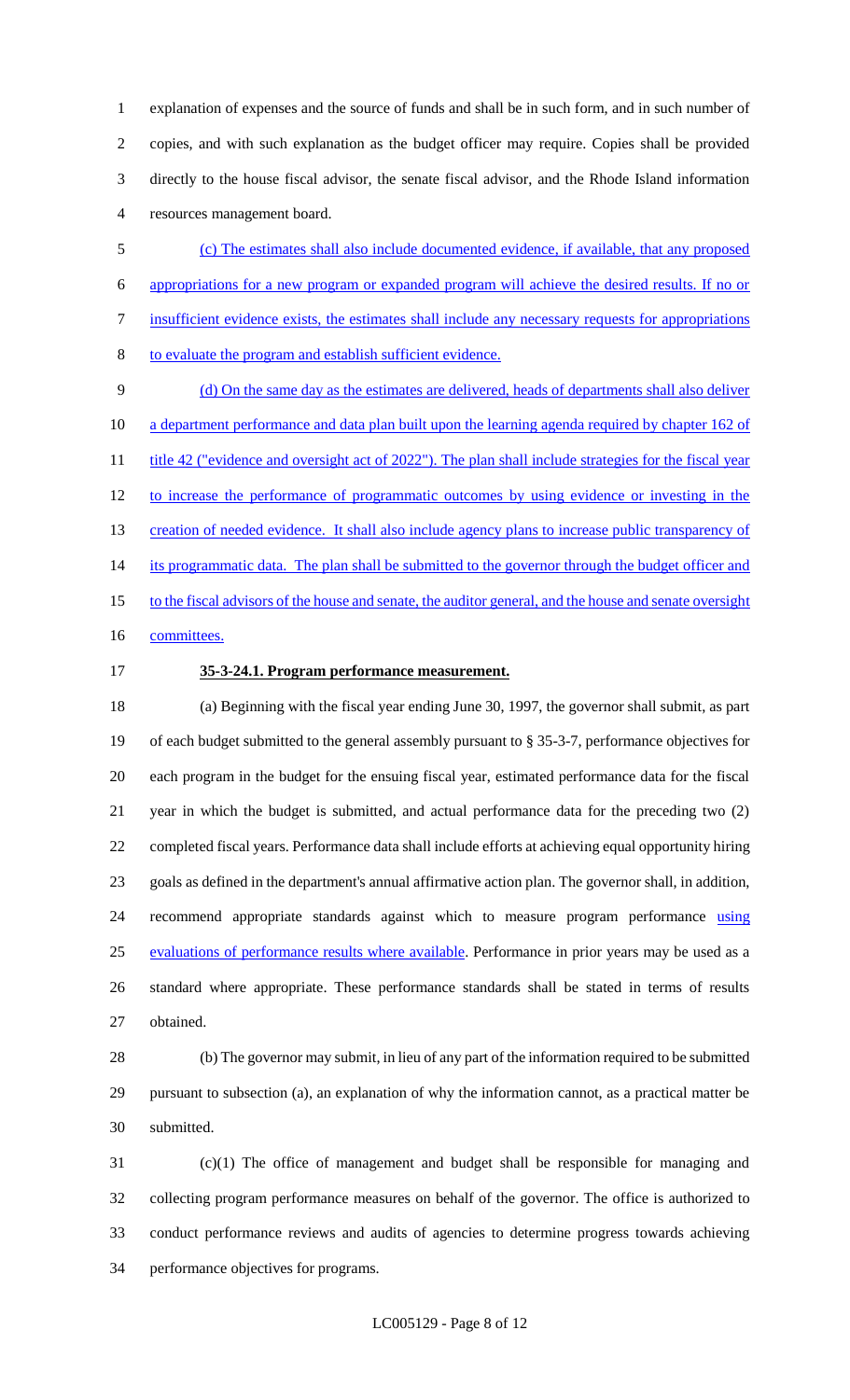(2) In order to collect performance measures from agencies, review performance and provide recommendations the office of budget and management is authorized to coordinate with the office of internal audit regarding the findings and recommendations that result from audits conducted by the office.

- (3) The office of management and budget, in coordination with the office of digital excellence, shall convene the agency data and performance officers on a regular basis to coordinate statewide progress toward furthering the delivery of annual performance objectives, use of evidence
- in programs, transparency of programmatic data, and contributions to the statewide data portal.

 (4) The office of management and budget, in coordination with the office of digital 10 excellence, shall publish guidance for state agencies and updates as necessary, on the agency

11 performance and data plans required by § 35-3-4.

 SECTION 4. Section 42-11-2.6 of the General Laws in Chapter 42-11 entitled "Department of Administration" is hereby amended to read as follows:

#### **42-11-2.6. Office of Digital Excellence established.**

 (a) Within the department, division of enterprise technology strategy and services, there shall be established the Office of Digital Excellence. The purposes of the office shall be to move Rhode Island state government into the 21st century through the incorporation of innovation and modern digital capabilities throughout state government and to leverage technology to expand and 19 improve the quality of services and government data transparency provided to Rhode Island citizens; to promote greater access to government and the internet throughout cities and towns; and 21 to position Rhode Island as a national leader in e-government and open data.

 (b) Within the office, there shall be a chief digital officer who shall be appointed by the director of administration with the approval of the governor and who shall be in the unclassified service. The chief digital officer shall report to the director of administration and be required to:

 (1) Manage the implementation of all new and mission-critical technology infrastructure projects and upgrades for state agencies. The division of enterprise technology strategy and services, established pursuant to § 42-11-2.8, shall continue to manage and support all day-to-day operations of the state's technology infrastructure, telecommunications, and associated applications;

 (2) Increase the number of government services that can be provided online in order to allow residents and businesses to complete transactions in a more efficient and transparent manner; (3) Improve the state's websites to provide timely information to online users and as many 33 government services as possible online; and

(4) Establish, improve, and enhance the state's use of social media and mobile technological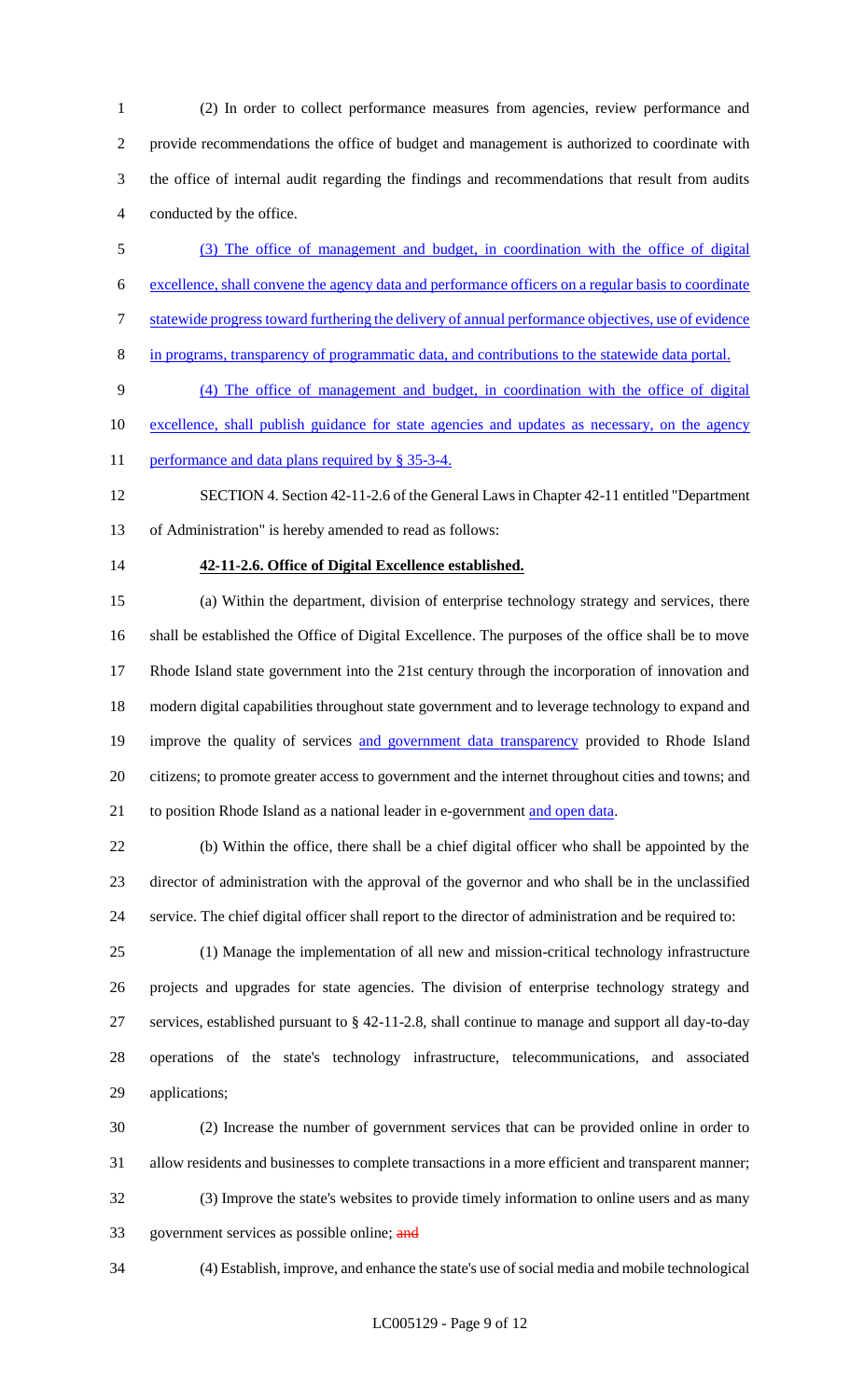1 applications: and

 (5) Create and maintain a state data transparency portal, data.ri.gov, and related data standards as included in chapter 162 of title 42 ("evidence and oversight act of 2022").

 (c) The office shall coordinate its efforts with the division of enterprise technology strategy and services in order to plan, allocate, and implement projects supported by the information technology investment fund established pursuant to § 42-11-2.5.

 (d) All intellectual property created as a result of work undertaken by employees of the office shall remain the property of the state of Rhode Island. Any patents applied for shall be in the name of the state.

 (e) The director of administration may promulgate rules and regulations recommended by the chief digital officer in order to effectuate the purposes and requirements of this act.

 (f) The chief digital officer shall report no later than January 31, 2013, and every January 31 thereafter, to the governor, the speaker of the house of representatives, and the senate president regarding the implementation status of all technology infrastructure projects; website improvements; number of e-government transactions and revenues generated; projects supported 16 by the information technology investment fund; the data portal, data standards and data architecture and all other activities undertaken by the office. The report shall also include planned use for projects related to public safety communications and emergency services, recommendations on the development of and opportunities for shared implementation and delivery of these services among municipalities, and strategies for such shared services. The annual report shall be posted on the office's website.

**SECTION 5. Funding.** 

 Ten million dollars (\$100,000,000) in federal stimulus funds is appropriated from funds not otherwise expended for the fiscal year, to the department of administration to support improvements to the state's longitudinal data system, integration of the ecosystem and datahub, 26 and facilitation of data.ri.gov in compliance with federal rules. In addition, seven hundred and fifty 27 thousand dollars (\$750,000) is appropriated from the information technology investment fund from § 42-11-2.5. to support the long-term sustainability of these systems. Four (4) FTE and six hundred and forty thousand dollars (\$640,000) shall be transferred from the office of internal audit within the office of management and budget and the department of administration to the office of the auditor general and legislative services to establish a performance audit unit within the office of the auditor general.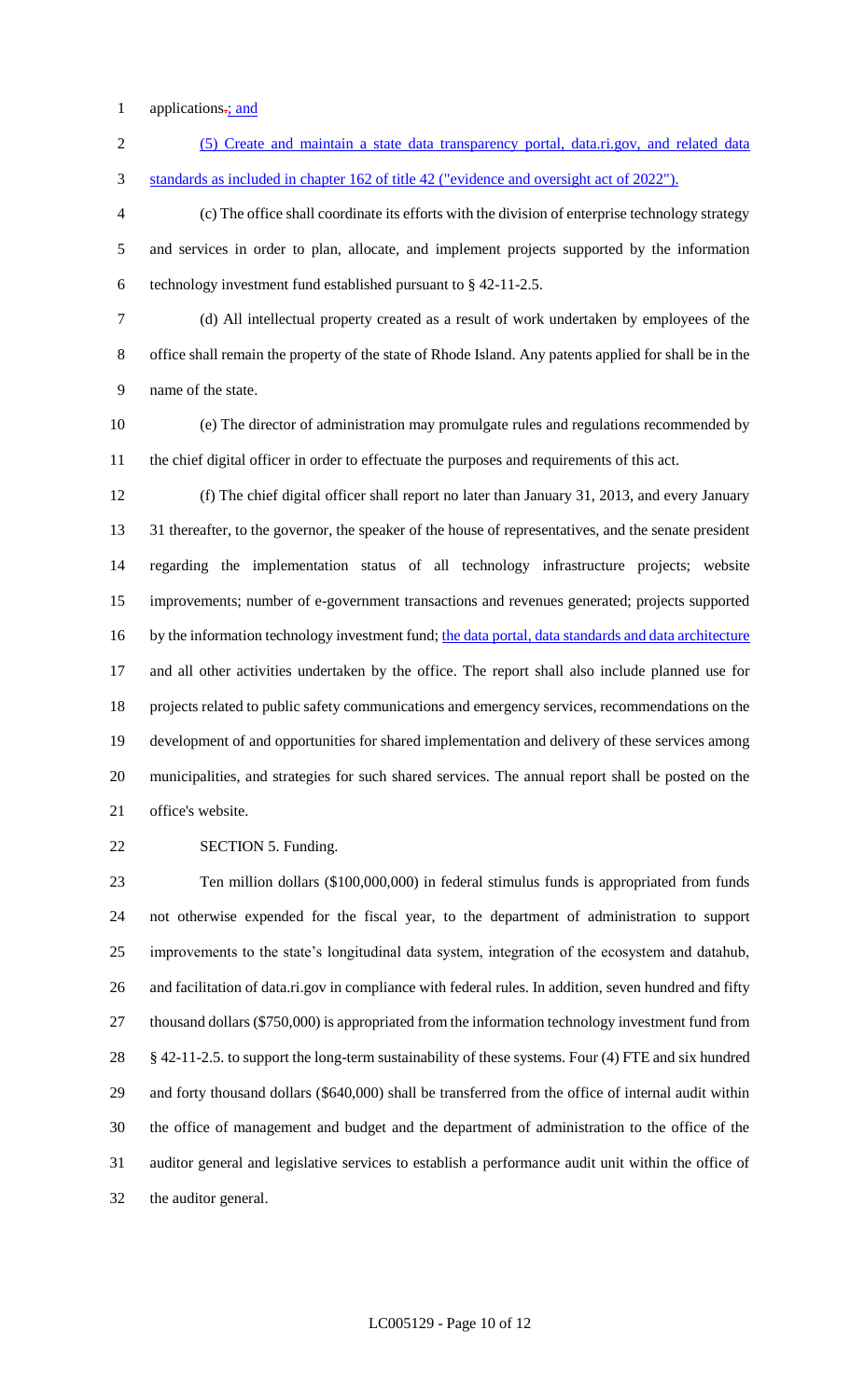1 SECTION 6. This act shall take effect upon passage.

#### $=$ LC005129  $=$